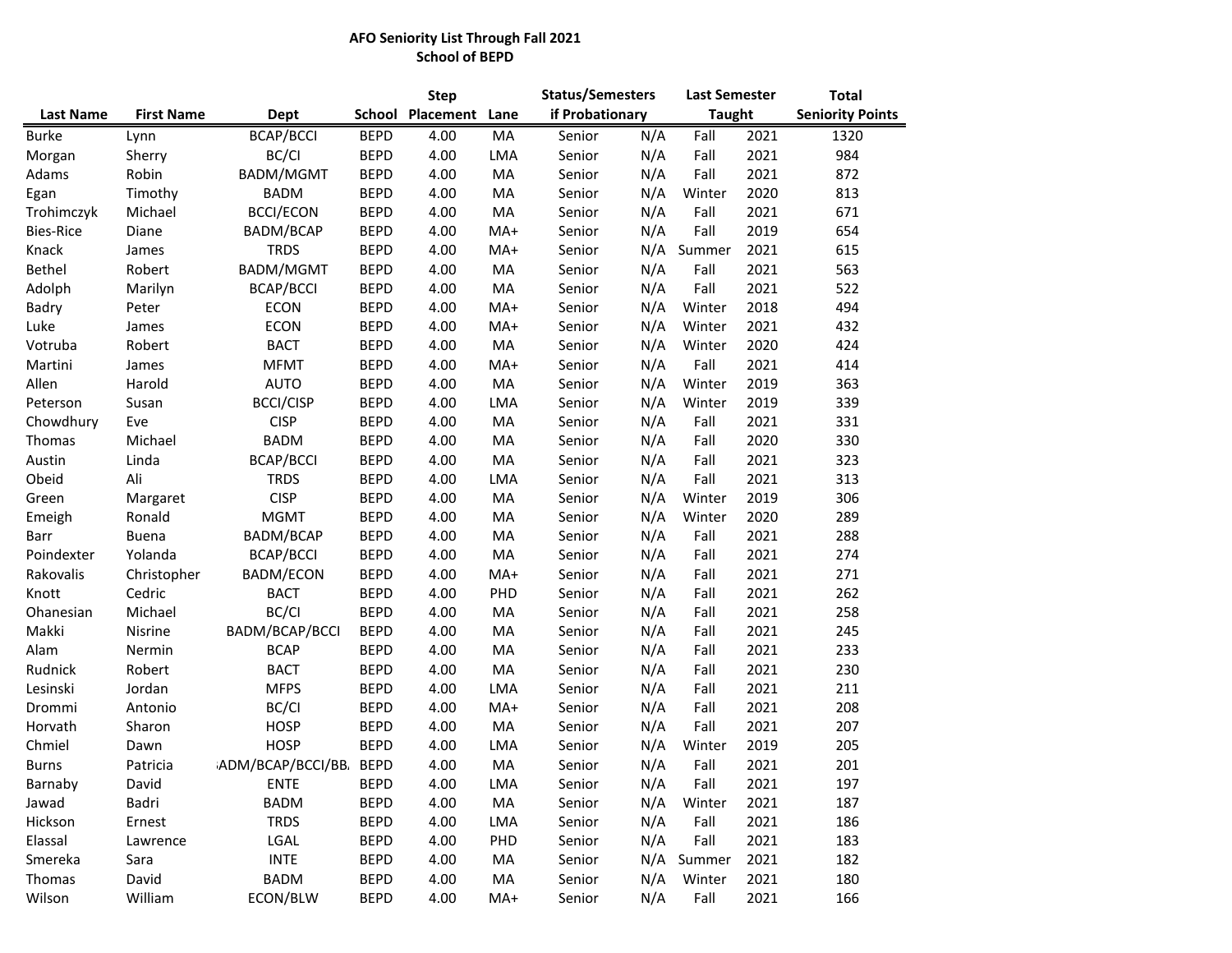| Bencsik       | Lorena       | <b>BACT</b>      | <b>BEPD</b> | 4.00 | MA+        | Senior | N/A | Fall   | 2021 | 163 |
|---------------|--------------|------------------|-------------|------|------------|--------|-----|--------|------|-----|
| Olin-Sullivan | Kristin      | <b>BCCI/CISP</b> | <b>BEPD</b> | 4.00 | MA         | Senior | N/A | Winter | 2020 | 160 |
| Richards      | <b>Betty</b> | BACT/BADM/BCAP   | <b>BEPD</b> | 4.00 | MA+        | Senior | N/A | Fall   | 2021 | 156 |
| Nowacki       | John         | <b>ENTE</b>      | <b>BEPD</b> | 4.00 | LMA        | Senior | N/A | Fall   | 2021 | 155 |
| Jadallah      | Samer        | LGAL             | <b>BEPD</b> | 4.00 | PHD        | Senior | N/A | Fall   | 2021 | 151 |
| Mitchell      | Gary         | BC/CI            | <b>BEPD</b> | 4.00 | MA         | Senior | N/A | Winter | 2019 | 150 |
| Porter        | Jacquilin    | <b>BCCI/CISP</b> | <b>BEPD</b> | 4.00 | PHD        | Senior | N/A | Winter | 2019 | 147 |
| Ibegbu        | Arthur       | <b>DRAF</b>      | <b>BEPD</b> | 4.00 | MA+        | Senior | N/A | Fall   | 2021 | 145 |
| Canfield      | Jason        | BADM/BCAP/BCCI   | <b>BEPD</b> | 4.00 | MA         | Senior | N/A | Fall   | 2021 | 144 |
| Varney        | Harry        | <b>TRDS</b>      | <b>BEPD</b> | 4.00 | LMA        | Senior | N/A | Fall   | 2021 | 140 |
| Ingesoulian   | Susan        | <b>CISP</b>      | <b>BEPD</b> | 4.00 | MA         | Senior | N/A | Fall   | 2021 | 135 |
| McCarthy      | Diane        | <b>ENTE</b>      | <b>BEPD</b> | 4.00 | LMA        | Senior | N/A | Fall   | 2021 | 134 |
| Allen         | Robert       | BACT/MGMT        | <b>BEPD</b> | 4.00 | MA         | Senior | N/A | Fall   | 2021 | 128 |
| Khawaled      | Jamila       | <b>BCCI/CISP</b> | <b>BEPD</b> | 4.00 | MA         | Senior | N/A | Fall   | 2021 | 126 |
| Ostrowski     | Gary         | <b>HOSP</b>      | <b>BEPD</b> | 4.00 | MA         | Senior | N/A | Fall   | 2020 | 119 |
| Harte         | Karen        | BC/CI            | <b>BEPD</b> | 4.00 | MA         | Senior | N/A | Fall   | 2020 | 110 |
| Oldham        | Julie        | <b>BACT</b>      | <b>BEPD</b> | 4.00 | MA+        | Senior | N/A | Fall   | 2021 | 108 |
| Ward          | Gregory      | <b>ENTE</b>      | <b>BEPD</b> | 4.00 | LMA        | Senior | N/A | Fall   | 2021 | 104 |
| Pride         | Charles      | <b>TRDS</b>      | <b>BEPD</b> | 4.00 | LMA        | Senior | N/A | Fall   | 2021 | 96  |
| Klavanian     | John         | <b>BCCI/CISP</b> | <b>BEPD</b> | 4.00 | MA         | Senior | N/A | Fall   | 2021 | 93  |
| Hale          | Kurtis       | <b>ECON</b>      | <b>BEPD</b> | 4.00 | MA         | Senior | N/A | Fall   | 2021 | 93  |
| Tabor         | Jeremey      | BC/CI            | <b>BEPD</b> | 4.00 | LMA        | Senior | N/A | Fall   | 2020 | 89  |
| <b>Kress</b>  | Michele      | <b>INTE</b>      | <b>BEPD</b> | 4.00 | MA         | Senior | N/A | Fall   | 2021 | 85  |
| Jackson       | Frank        | <b>TRDS</b>      | <b>BEPD</b> | 3.23 | MA         | Senior | N/A | Fall   | 2021 | 84  |
| Dostal        | Jon          | <b>BADM</b>      | <b>BEPD</b> | 4.00 | LMA        | Senior | N/A | SS     | 2019 | 83  |
| Weber         | Ronald       | <b>BADM</b>      | <b>BEPD</b> | 4.00 | MA         | Senior | N/A | Fall   | 2018 | 81  |
| Swiencicki    | Victoria     | <b>BACT</b>      | <b>BEPD</b> | 4.00 | MA         | Senior | N/A | Winter | 2021 | 80  |
| Morgan        | Richard      | <b>CISP</b>      | <b>BEPD</b> | 3.20 | LMA        | Senior | N/A | Fall   | 2021 | 78  |
| Bryan         | Randall      | PLUM             | <b>BEPD</b> | 4.00 | LMA        | Senior | N/A | Fall   | 2020 | 75  |
| Cheung        | LiMon        | <b>ECON</b>      | <b>BEPD</b> | 4.00 | MA+        | Senior | N/A | Winter | 2020 | 73  |
| Berry         | <b>Brian</b> | LGAL             | <b>BEPD</b> | 3.18 | PHD        | Senior | N/A | Fall   | 2021 | 72  |
| Cooksey       | Brynn        | ENTE/TRDS        | <b>BEPD</b> | 3.21 | LMA        | Senior | N/A | Winter | 2021 | 72  |
| Fantauzzi     | Mark         | <b>TRDS</b>      | <b>BEPD</b> | 4.00 | LMA        | Senior | N/A | Winter | 2021 | 69  |
| Neher         | Kathleen     | LGAL             | <b>BEPD</b> | 4.00 | MA+        | Senior | N/A | Fall   | 2019 | 69  |
| <b>Baggs</b>  | Horace       | <b>TRDS</b>      | <b>BEPD</b> | 3.07 | LMA        | Senior | N/A | Fall   | 2021 | 64  |
| Mikaelian     | John         | <b>TRDS</b>      | <b>BEPD</b> | 4.00 | LMA        | Senior | N/A | Winter | 2020 | 64  |
| Thomas        | Claude       | <b>HOSP</b>      | <b>BEPD</b> | 3.15 | MA         | Senior | N/A | Fall   | 2020 | 62  |
| Roark         | Lonnie       | <b>TRDS</b>      | <b>BEPD</b> | 3.14 | LMA        | Senior | N/A | Fall   | 2021 | 62  |
| Mayberry      | Lisa         | <b>TAMA</b>      | <b>BEPD</b> | 3.12 | MA         | Senior | N/A | Fall   | 2021 | 61  |
| Derderian     | Robert       | BC/CI            | <b>BEPD</b> | 3.10 | LMA        | Senior | N/A | Fall   | 2021 | 60  |
| Hijazi        | Hassan       | <b>BACT</b>      | <b>BEPD</b> | 3.08 | MA         | Senior | N/A | Fall   | 2021 | 60  |
| Wade          | Joanne       | <b>BACT</b>      | <b>BEPD</b> | 3.10 | MA         | Senior | N/A | Fall   | 2021 | 58  |
| Mancini       | Anthony      | <b>AUTO</b>      | <b>BEPD</b> | 3.07 | LMA        | Senior | N/A | Fall   | 2021 | 55  |
| Abuzhrieh     | Saed         | <b>AUTO</b>      | <b>BEPD</b> | 3.07 | LMA        | Senior | N/A | Fall   | 2021 | 55  |
| Germany       | Hillard      | <b>TRDS</b>      | <b>BEPD</b> | 3.11 | <b>LMA</b> | Senior | N/A | SS     | 2019 | 54  |
| Banks         | Chad         | <b>CISP</b>      | <b>BEPD</b> | 2.20 | LMA        | Senior | N/A | Fall   | 2020 | 49  |
|               |              |                  |             |      |            |        |     |        |      |     |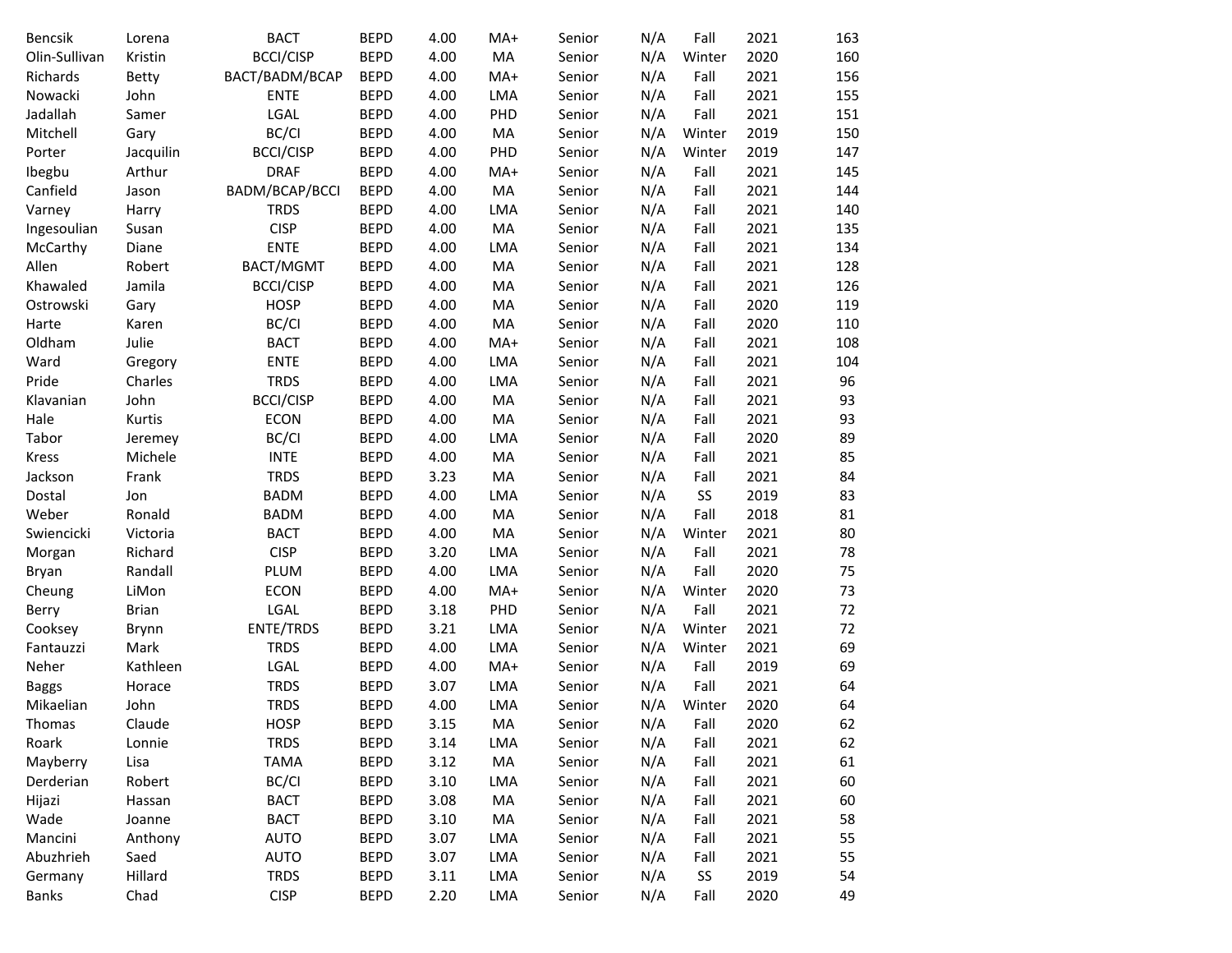| <b>Smith</b>    | <b>Jerome</b>   | <b>TRDS</b>  | <b>BEPD</b> | 3.01 | <b>LMA</b> | Probationary | $7 -$            | Fall          | 2021 |
|-----------------|-----------------|--------------|-------------|------|------------|--------------|------------------|---------------|------|
| Wojewuczki      | Luke            | <b>ARCH</b>  | <b>BEPD</b> | 2.21 | MA         | Senior       | N/A              | Fall          | 2021 |
| Crew            | Michael         | <b>TAMT</b>  | <b>BEPD</b> | 2.20 | LMA        | Senior       | N/A              | Fall          | 2020 |
| Agy             | Arlene          | <b>BLDE</b>  | <b>BEPD</b> | 2.19 | LMA        | Senior       | N/A              | Fall          | 2021 |
| Palushaj        | Katrina         | <b>DRAF</b>  | <b>BEPD</b> | 2.19 | MA         | Senior       | N/A              | Winter        | 2021 |
| Nasr            | Alan            | <b>ECON</b>  | <b>BEPD</b> | 2.19 | MA         | Senior       | N/A              | Fall          | 2019 |
| Pokywki         | Karen           | <b>HOSP</b>  | <b>BEPD</b> | 2.19 | <b>LMA</b> | Senior       | N/A              | Winter        | 2019 |
| Davis           | Edwin           | ECON/TAEL    | <b>BEPD</b> | 4.00 | $MA+$      | Probationary | 6                | Fall          | 2021 |
| Adamczyk        | David           | <b>AUTO</b>  | <b>BEPD</b> | 2.12 | LMA        | Senior       | N/A              | SS            | 2019 |
| <b>Harris</b>   | Pamela          | <b>CISP</b>  | <b>BEPD</b> | 2.15 | PHD        | Probationary | $6 \overline{6}$ | Fall          | 2020 |
| Purry           | Valencia        | <b>HOSP</b>  | <b>BEPD</b> | 2.14 | LMA        | Senior       | N/A              | Fall          | 2021 |
| Eftekhari       | Azadeh          | CISP/TAMA    | <b>BEPD</b> | 4.00 | MA         | Senior       | N/A              | Fall          | 2020 |
| Kent            | Mark            | <b>AUTO</b>  | <b>BEPD</b> | 2.12 | MA         | Senior       | N/A              | Winter        | 2019 |
| Nasser          | Ali             | <b>DRAF</b>  | <b>BEPD</b> | 2.12 | LMA        | Senior       | N/A              | Fall          | 2021 |
| Venie           | Mark            | <b>TRDS</b>  | <b>BEPD</b> | 2.10 | LMA        | Senior       | N/A              | Fall          | 2020 |
| Petrere         | William         | <b>TRDS</b>  | <b>BEPD</b> | 2.08 | <b>MA</b>  | Probationary | $6\overline{6}$  | Winter        | 2020 |
| Hanaway         | Audrey          | <b>INTE</b>  | <b>BEPD</b> | 2.08 | LMA        | Probationary | 5                | Winter        | 2021 |
| DeGhetto        | John            | <b>ENTE</b>  | <b>BEPD</b> | 2.08 | LMA        | Senior       | N/A              | Fall          | 2020 |
| Fairrow         | Lesley          | LGAL         | <b>BEPD</b> | 2.08 | PHD        | Senior       | N/A              | Winter        | 2020 |
| Lomik           | Frank           | <b>MFPS</b>  | <b>BEPD</b> | 2.06 | LMA        | Probationary | 4                | Winter        | 2021 |
| Berardi         | Anthony         | <b>TRDS</b>  | <b>BEPD</b> | 2.05 | LMA        | Senior       | N/A              | Fall          | 2021 |
| Boudalia        | Mohamed         | <b>CISP</b>  | <b>BEPD</b> | 2.04 | PHD        | Probationary | 4                | Fall          | 2021 |
| Abusalah        | Fawzea          | LGAL         | <b>BEPD</b> | 2.03 | PHD        | Senior       | N/A              | Fall          | 2021 |
| Davis           | Edwin           | ECON/TAEL    | <b>BEPD</b> | 2.03 | $MA+$      | Probationary | 4                | SS            | 2019 |
| <b>Woods</b>    | Erica           | <b>BC/CI</b> | <b>BEPD</b> | 2.03 | MA+        | Probationary | $6 \overline{6}$ | Fall          | 2020 |
| Arnold          | Julie           | <b>INTE</b>  | <b>BEPD</b> | 2.03 | LMA        | Probationary | 4                | Fall          | 2021 |
| Cox             | Janis           | LGAL         | <b>BEPD</b> | 2.02 | LMA        | Senior       | N/A              | Fall          | 2021 |
| Keyser          | Jun-Jun         | <b>CISP</b>  | <b>BEPD</b> | 4.00 | MA         | Probationary | 5                | Fall          | 2021 |
| Oakley          | David           | <b>DRAF</b>  | <b>BEPD</b> | 2.01 | LMA        | Probationary | 5                | Fall          | 2021 |
| Jackson         | Jonathon        | <b>INTE</b>  | <b>BEPD</b> | 2.01 | MA         | Probationary | 3                | Winter        | 2021 |
| <b>Wang</b>     | Yansheng        | <b>DRAF</b>  | <b>BEPD</b> | 2.00 | <b>MA</b>  | Probationary | $6\overline{6}$  | <b>Winter</b> | 2021 |
| Murasky         | Peter           | <b>CISP</b>  | <b>BEPD</b> | 2.00 | LMA        | Probationary | 5                | Fall          | 2021 |
| Wrench          | <b>Katheryn</b> | <b>BACT</b>  | <b>BEPD</b> | 2.00 | <b>MA</b>  | Probationary | $6\overline{6}$  | Fall          | 2018 |
| Mirabitur       | Timothy         | <b>TRDS</b>  | <b>BEPD</b> | 1.23 | <b>LMA</b> | Probationary | $6\overline{6}$  | Winter        | 2021 |
| Orr             | Robert          | <b>TRDS</b>  | <b>BEPD</b> | 1.23 | LMA        | Probationary | 4                | Fall          | 2019 |
| Snapp           | Andrea          | <b>INTE</b>  | <b>BEPD</b> | 1.22 | <b>LMA</b> | Probationary | 3                | Fall          | 2021 |
| Ewing           | Chris           | <b>TRDS</b>  | <b>BEPD</b> | 1.22 | LMA        | Probationary | 4                | Fall          | 2021 |
| Fines           | Richard         | <b>TRDS</b>  | <b>BEPD</b> | 1.19 | LMA        | Probationary | 4                | Winter        | 2020 |
| Ditto           | Robert          | <b>HOSP</b>  | <b>BEPD</b> | 1.18 | LMA        | Probationary | 4                | Winter        | 2021 |
| Cote            | Robert          | <b>AUTO</b>  | <b>BEPD</b> | 1.16 | LMA        | Probationary | 4                | Fall          | 2020 |
| Snyder          | Leslie          | <b>DRAF</b>  | <b>BEPD</b> | 1.16 | <b>LMA</b> | Probationary | $6\phantom{1}6$  | Fall          | 2019 |
| <b>Branscum</b> | Nicole          | <b>INTE</b>  | <b>BEPD</b> | 1.15 | LMA        | Probationary | 3                | Fall          | 2018 |
| Elder           | Cameron         | <b>INTE</b>  | <b>BEPD</b> | 1.15 | LMA        | Probationary | 3                | Fall          | 2021 |
| Rupp            | John            | <b>TRDS</b>  | <b>BEPD</b> | 1.15 | LMA        | Probationary | 3                | Winter        | 2020 |
| Brownlee        | <b>Betty</b>    | <b>INTE</b>  | <b>BEPD</b> | 4.00 | MA+        | Probationary | 3                | Winter        | 2020 |
| Corley          | Walter          | LGAL         | <b>BEPD</b> | 1.15 | MA         | Probationary | 5                | Fall          | 2018 |